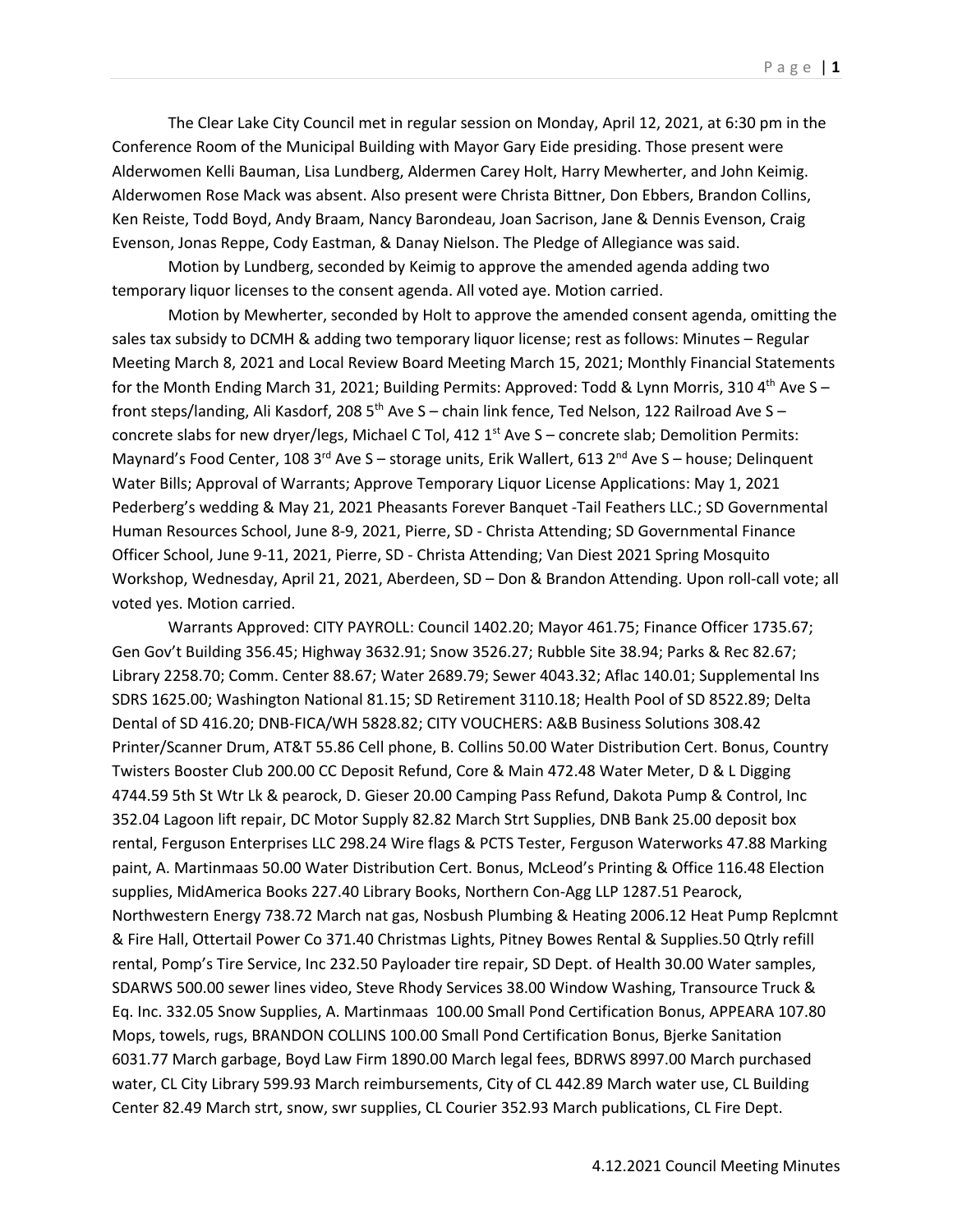20000.00 1st Half of 2021 Funding, Climate Control 3099.46 Dust Control, Community Partners Research 3750.00 2021 Housing Study, Connecting Point 35.00 March offsite backup, Core & Main 193.84 Water meter, D&L Digging 2652.00 April Water Leaks, DA Services Inc 1425.00 Govt Bldg floor, DC Auditor 5415.15 April Police Contract, DCFU Oil 3096.76 March fuel & supplies, Eastside Equipment 5832.66 Lawn Mower & blades, First Bank & Trust 95.10 Election & FO supp, HD Electric Coop 146.25 March Electric, HD Elec Coop 352.03 Fuel barrel fix, ITC 481.71 March phone & internet, L. Smith 65.35 Water Mtr Dep Refund, Menards 105.99 CC faucet & shop vac, Midwest Truck Parts Inc 24.82 Street supplies, Milbank WinWater Works 776.82 Water repair parts, Ottertail Power Co 3819.34 March power, SD State Treasurer (SD DOR) 425.38 March Sales Tax, SD Unemployment Insurance 204.92 Q1 Unemployment Ins, SD Gov't FO Assn 75.00 FO School Registration, SD Gov't HR Assn 50.00 HR School Registration, Productivity Plus Account (Titan) 311.98 Mower blade kits, US Bank 11716.19 Sewer loan payment, USDA 6107.00 USDA loan payment, Williams Carpet One 4195.40 Govt Bldg New Flooring.

No one appeared for public voice.

Andy Braam was present to discuss more information on the airport.

Cody Eastman, with Crystal Springs Feeds, LLC, presented information he received from FAA showing restrictions on building his corn processing plant due to the airport, modifications had to be made for their plans. This plant is set to start construction early May 2021.

A public hearing was held for the transfer of the Wine & Cider License from Humble Pig Smokery & a new malt beverage & SD wine license to the newly named Humble Pig Smokery, LLC. Motion by Holt, seconded by Keimig to approve the transfer and new license for Humble Pig Smokery, LLC. Upon roll-call vote, all voted yes.

A public hearing was held for Maynard's Conditional Use permit for their liquor store and storage units. No one was there to contest, but Nancy Barondeau was present for any questions. Motion by Lundberg, seconded by Mewherter to approve the conditional use permit. Upon roll-call vote; all voted yes. Motion carried.

Danay Nielsen was present on behalf of Summer Rec, to discuss the city park baseball field conditions. She stated upgrades need to happen in the dugout and drainage of water off the field. Estimates will be collected.

Craig Evenson was present to discuss strategic planning & development and stated that the council needs to stay informed. He discussed the packets of information dropped off at the March meeting by Dennis Evenson.

Dropping the Covid-19 restrictions in Clear Lake were discussed, but no action was taken yet.

Motion by Keimig, seconded by Holt to approve 2020 City Annual Report. Upon roll-call vote; all voted yes. Motion carried.

Motion by Bauman, seconded by Lundberg to approve 2020 Library Annual Report. Upon rollcall vote; all voted yes. Motion carried.

Quotes were presented for security cameras at the rubble site, but the council decided to wait a year to purchase them.

Motion by Mewherter, seconded by Keimig to prepay Climate Control for the dust control application in order to take advantage of the 4% discount and to allow the City to prepay each year without coming before the council. Upon roll-call vote; all voted yes. Motion carried.